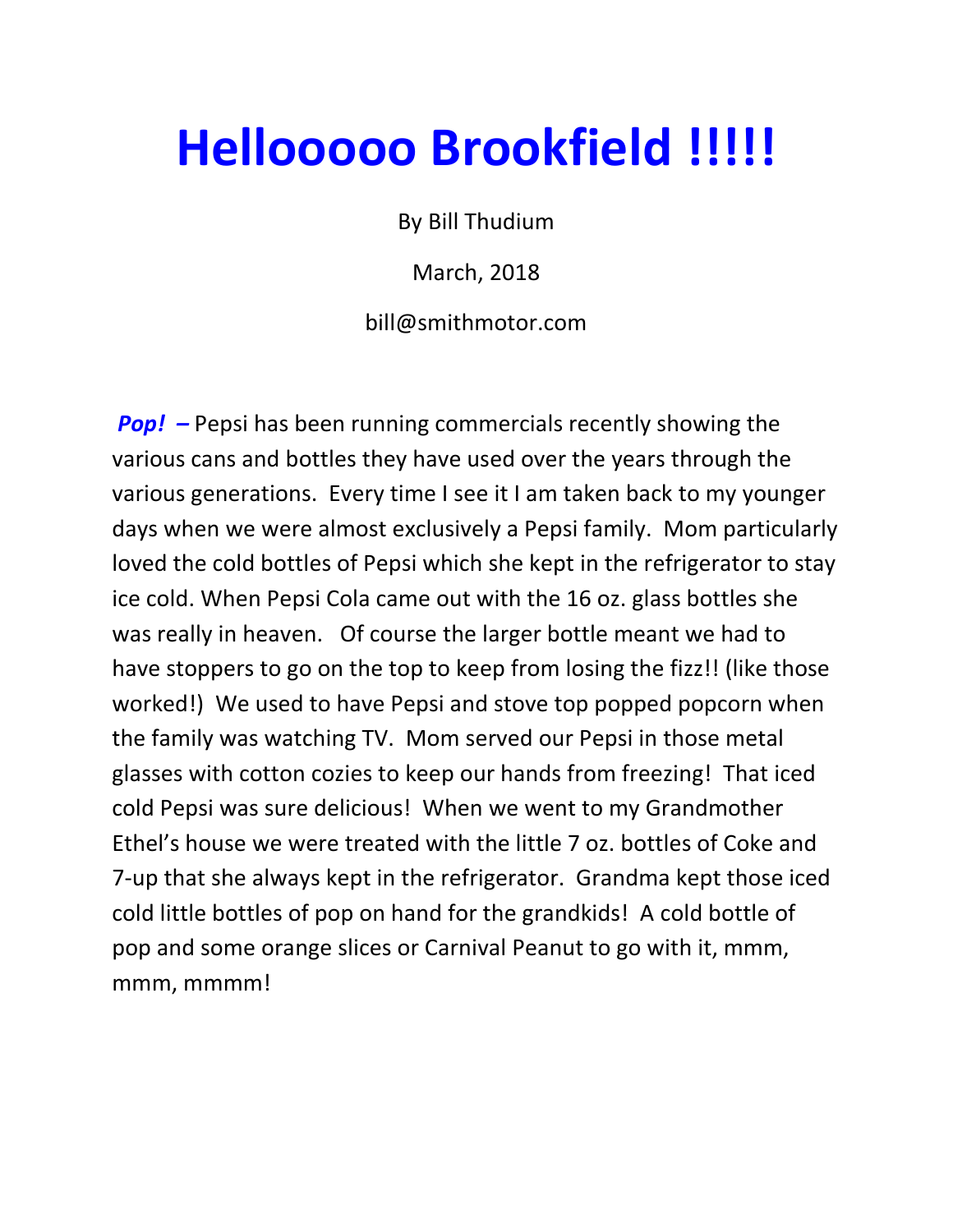Ice Pond memories – recently a couple of our high school age grandchildren rifled through one of our closets and found several pair of old ice skates. They discovered a pair of Shane's that fit our senior granddaughter and a pair of my old skates that fit our freshman grandson. Off they went to try them out. Never did hear how that went but it did remind me of the great fun we used to have as kids skating on the old Ice Pond and the Country Club Lake. The Ice Pond was located at the end of Sedgwick and E. Dake Streets, a block north of the old Hwy 11. We fished the heck out of the Pond in the Summer and ice skated on it much of the winter. There were always plenty of kids there to form hockey teams – no hockey sticks or pucks so we had to fashion sticks from tree limbs and there were plenty of smooth round rocks that served well as pucks. A good time was had by all!

 After skating until we were worn slick and frozen to the bone it was really nice to sit around the big bonfire that some of the adults and older kids built on the ice along the shoreline. Lots of really good information was passed around in those warming up sessions! The young ones got an early "education" sitting around listening to the older kids talk!  $\odot$ 

**Rogene Hayen Smith** – Shortly before my last HB we experienced a rash of deaths in our community. Rogene Smith was certainly another of those special people who meant so much to this town over the years. She was a crusader for everything good and being critical was something Rogene simply never did do! Although I have known Rogene virtually all of my life I never really interacted with her much until Shane and I moved ourselves and a very young Nile and Noel back to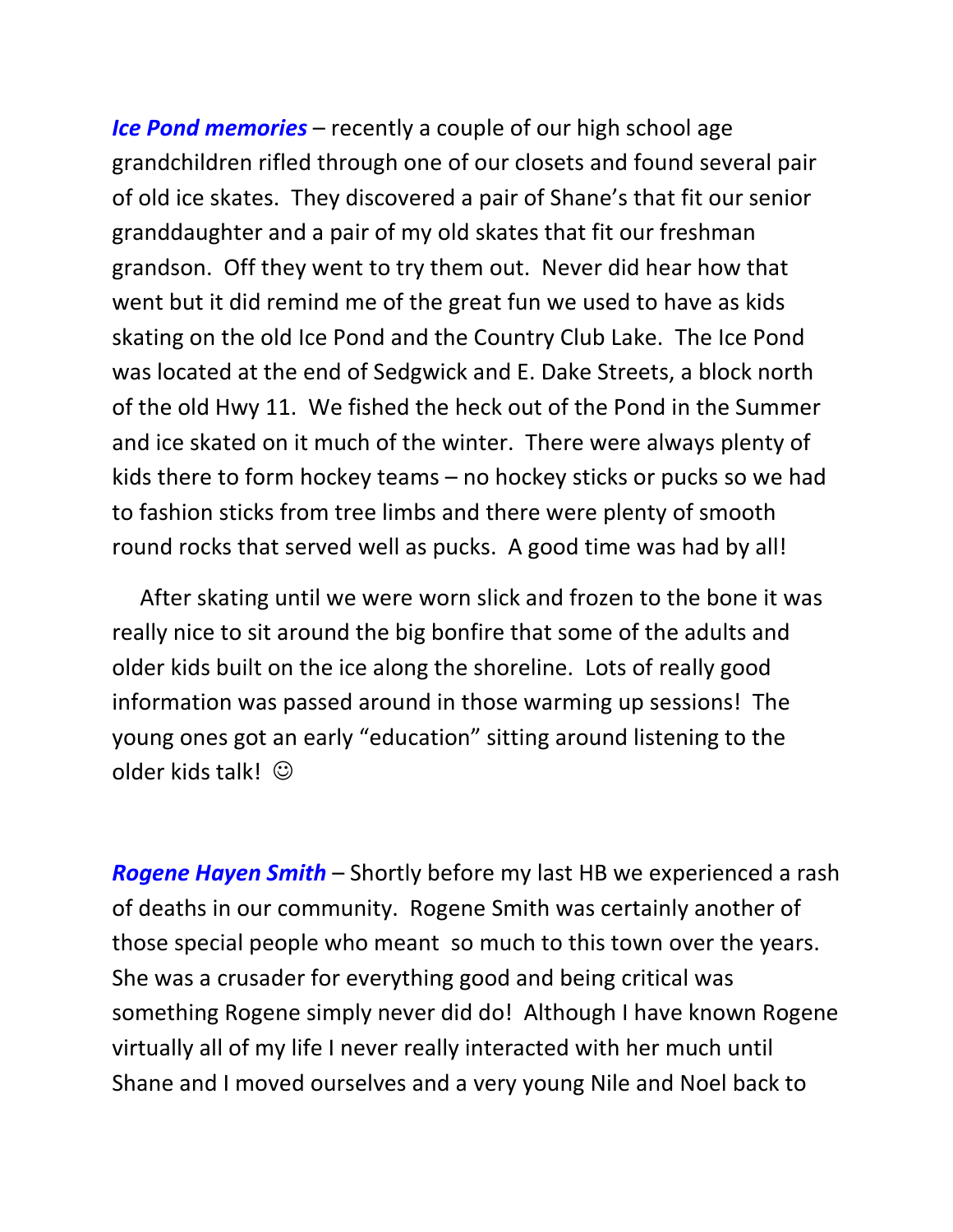Brookfield from Jeff City politics. I immediately became active in the community and learned very quickly that Rogene was someone who really cared and was willing to pull her own weight on just about any community project that came along. One of the first biggies for me was serving as President of the 1984 Quasquicentennial Committee. Rogene was involved early and often in that organizational effort. She later ran for the City Council and was the first woman ever elected to that position in Brookfield. Took some bravery to break that "glass ceiling" but she never faltered and was an active participant during her time on the City Council. Later she was very involved in the creation of the Linn County Historical Society museum. Rogene was a very active Sesquicentennial Committee member and rarely missed one of the unbelievable number of meetings that we held weekly for several months. When the Brookfield Area Growth Partnership created the Leadership Academy Rogene was in the very first class and then served on the Leadership Committee every year thereafter. I only mention a few of the activities Rogene participated in over the years. It goes without saying that she truly was a Brookfield Patriot. No one loved this community more that she did. We will miss Rogene Hayen Smith.

Missouri State High School Bulldog Wrestling - after a several year hiatus from high school wrestling our family is back into following it in a serious way starting with our freshman grandson Donavan Parn. Donavan's Dad Matt and his brother Brad were both really good high school wrestlers and since our daughter dated Matt in high school we followed his career early on. We became acquainted with the sport when my nephew was a successful high school wrestler however the sport became a mainstay for us when our grandsons began to wrestle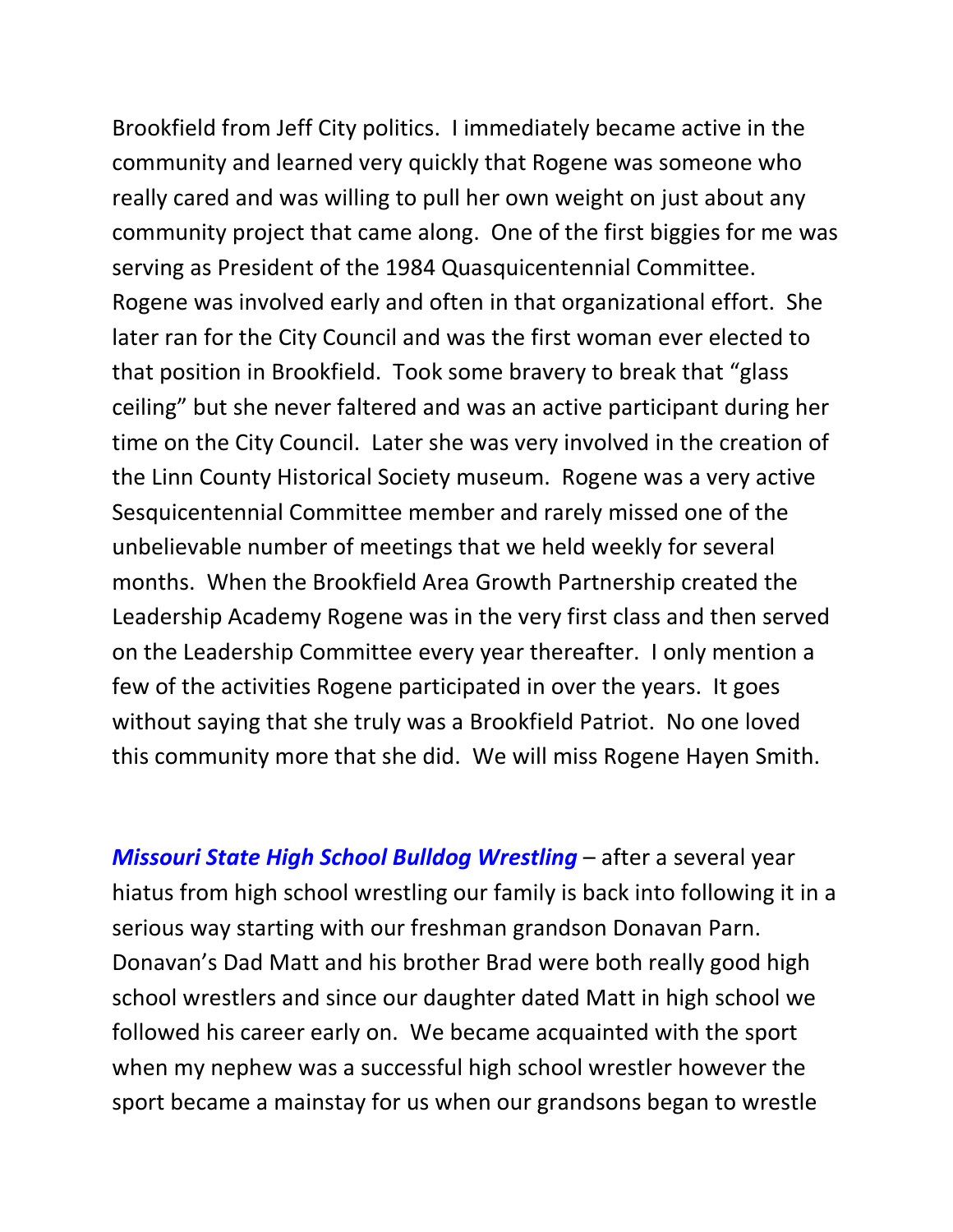for the Blue Pride Wrestling Club. We have followed Donavan since he was four years old. His Dad and his brother have been Donavan's primary coaches thru his early years so he has had some excellent training as he prepared for Jr. High and High School. Once you leave kids wrestling and move to Jr. High and High School you suddenly begin wrestling older kids, particularly in High School where a freshman often goes up against kids three & four years older than they are. Jr. High not so bad since you are dealing with just  $7<sup>th</sup>$  and  $8<sup>th</sup>$  graders. In kids wrestling there is an age limit for each weight class (8 and under at a certain weight limit, 10 and under, etc…… ). Although very talented and very well trained Donavan often struggled in  $7<sup>th</sup>$  and  $8<sup>th</sup>$  grade waiting for a growth spurt. However this year he made a remarkable transition and became one of the top wrestlers in his weight class in the State all season. He won the District championship which qualified him as a top four seed in the State Championships in mid-February. He and four other Brookfield kids ended up qualifying for State – the other four were Khalil Walker, Brooks Baker, Carson Wilkerson and Brent Downing. First round matches began on Thursday morning - Shane and I found a hotel room available Wednesday night thru Saturday so we wouldn't miss a thing. Donavan and the other four boys all won their first round matches and didn't wrestle the second round until Friday. Donavan, Brooks and Khalil won their quarterfinal matches and moved on to the Semifinal round. Brent and Carson both lost their quarterfinal matches but did win their wrestlebacks. They later lost out in their second wrestleback rounds and did not get to wrestle for medals. Donavan wrestled a kid from Whitfield who was seeded first in their weight class in the tournament. He fought hard and led much of the way only to lose right at the end of the match by an 8-6 point count.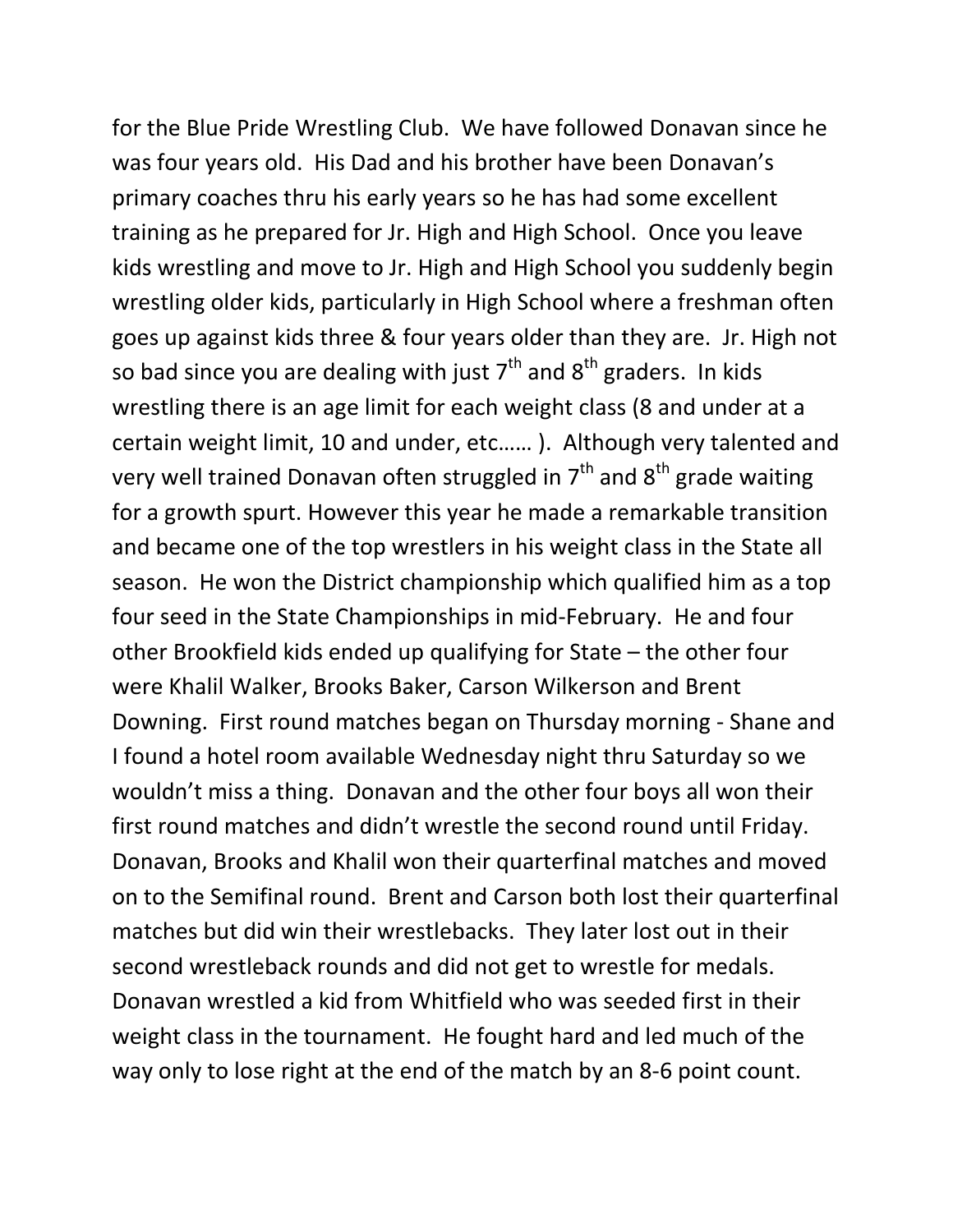We were all heartbroken for him as he seemingly left everything he had on the mat in that hard fought match. He had wrestled so hard and had come so close to finding himself in the State finals on Saturday. Instead he had to move to a wrestleback match Saturday morning where a win would give him a chance to wrestle for  $3<sup>rd</sup>$  place. He got back to his winning ways once again defeating another really tough opponent. Meanwhile Khalil lost his semifinal match to a boy who hadn't lost a match all year. He would later win his wrestleback and joined Donavan in the 3<sup>rd</sup> place matches. Brooks steamed right along in the heavyweight weight class and easily won his semifinal match putting him back in the State Final match Saturday evening. Donavan once again found himself up against major competition from a kid from Maysville who had only lost one match all year! Another hard fought match that ended up with Donavan losing 8-4 and taking  $4<sup>th</sup>$  place in the State Tournament. Khalil would also lose his 3<sup>rd</sup> place match and took a 4<sup>th</sup> place. Brooks went to overtime with his Whitfield opponent (the same kid who beat him for the championship last year by 1 point). This year Brooks pulled out the big victory and won the match 3-2. Our team ended up taking  $8^{th}$  place in Class One – considering we only qualified 5 kids that is a very respectable finish.

 What a weekend of wrestling! We loved following our grandson and celebrating his successes in his freshman year. Can't wait to watch him again next year! Next step - Kids wrestling with our grandsons Devan and Gambal. Both qualified for the State Tournament this past weekend and we of course followed them to St Louis. Shane and have always been primarily football fans but this wrestling has sure gotten into our blood! Helps to have your grandkids involved, especially considering how good they are!  $\odot$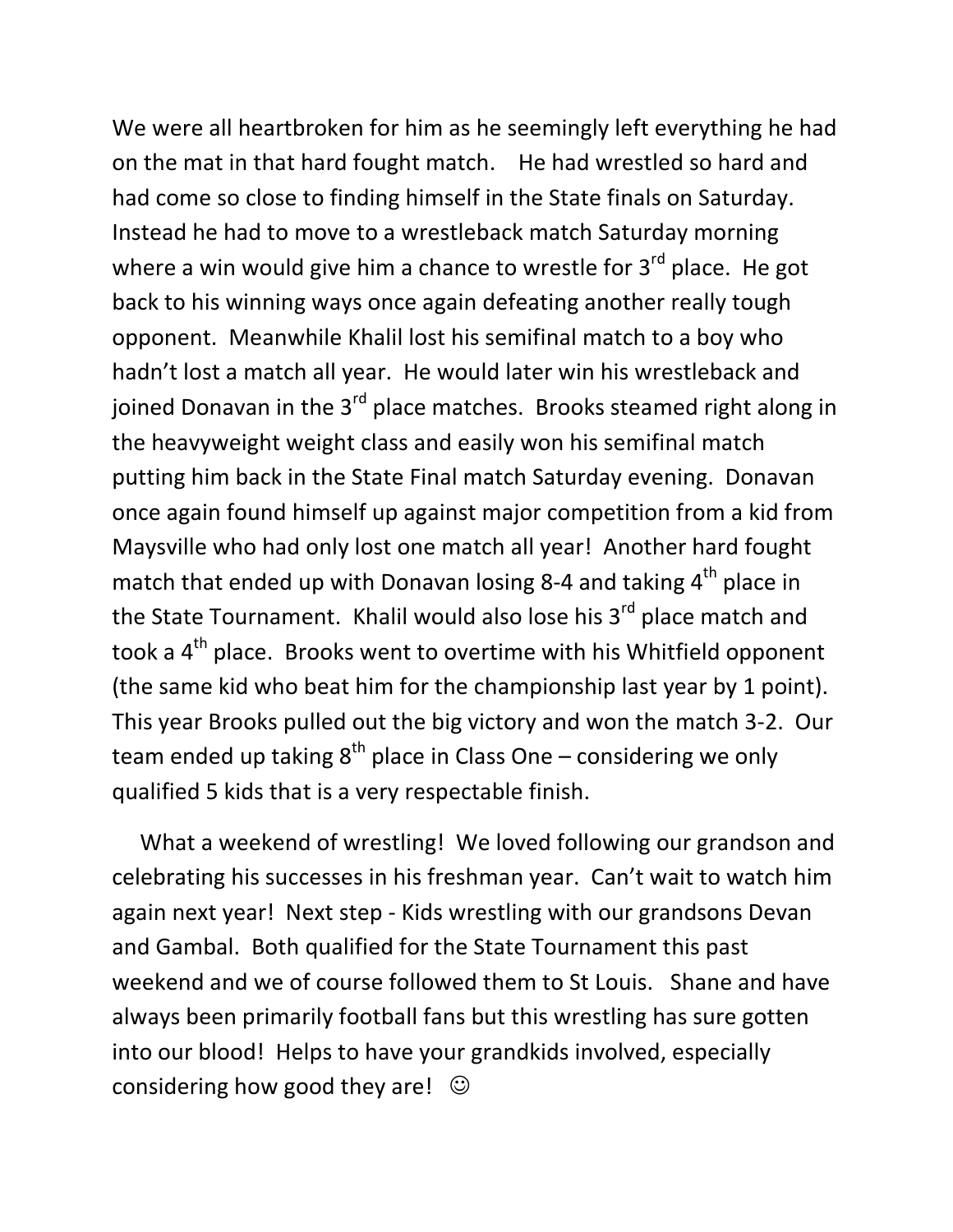State Kids Wrestling Report from this past weekend:

## **Devan Parn 1st - our grandson has now won three straight State Championships!**

**Peyton Parn 2nd Weston Linscott 2nd Zander Stufflebean 4th Scout Gooch 5th Trent Polley 6th**

**Grandson Gambal (Staddie) wrestled hard and well but didn't make the medal round this year. He and Devan will both be back next year!** 

Brookfield Area Growth Partnership Leadership Academy – this past week the BAGP Leadership Academy celebrated the graduation of our  $13<sup>th</sup>$  annual leadership class. This year's 11 graduation class now brings the 13 year total of graduates to 172 people. A truly incredibly successful program of the Brookfield Area Growth Partnership! We are seeing most of the graduates move on to assume leadership roles in the community; running for office, serving on various committees and Boards, and getting involved in the various activities underway throughout the community. Congratulations to the 2018 class; John Bagley, Ryan Burns, Blake Cavanaugh, Evan Fay, Toni Fay, Brenda Hueffmeier, Tayah Mathys, Tawnya McLaury, Nile Thudium, Tanner Wallace, Tonya Washam and Mandy Wiedeman.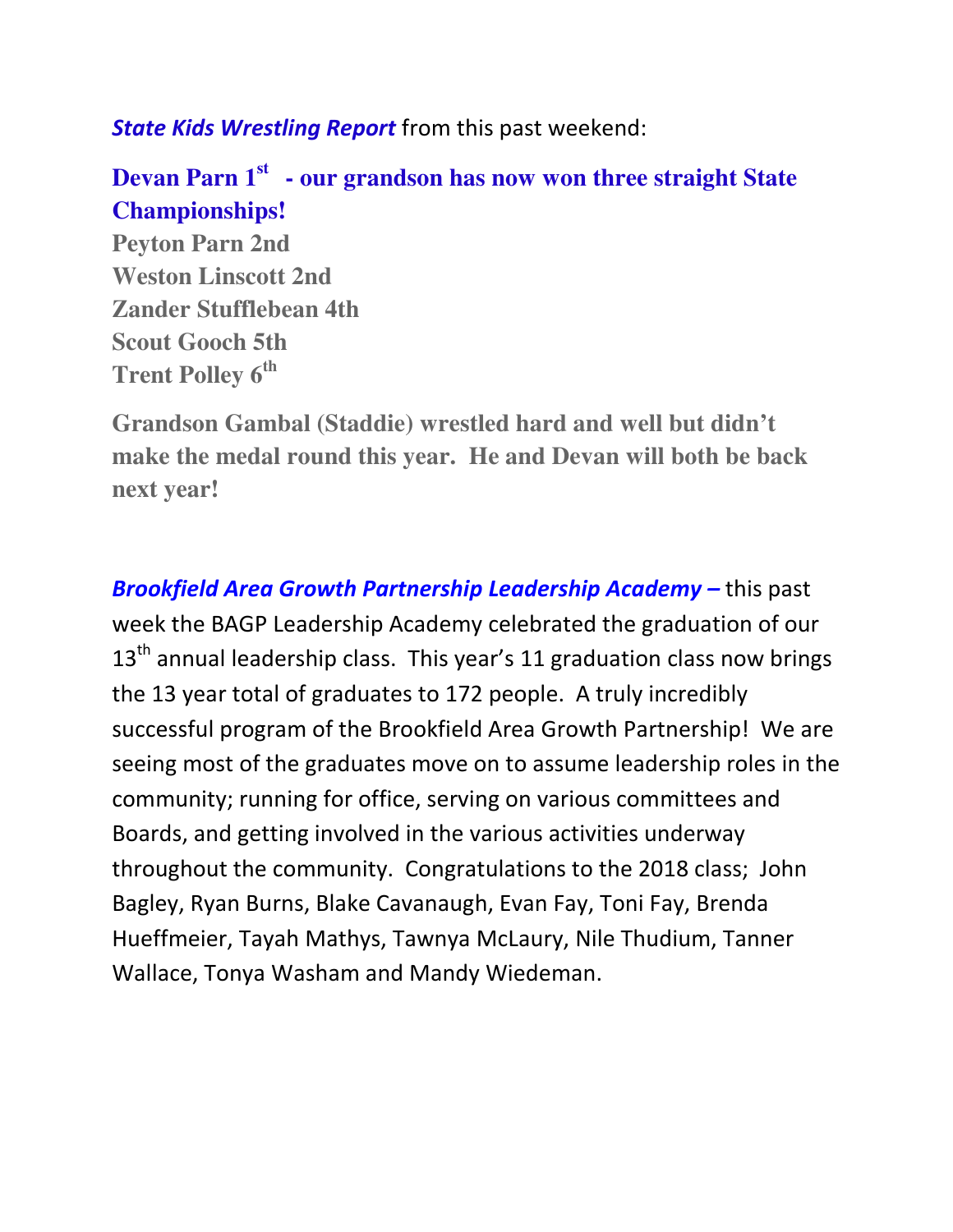"Aging Resource Consultant" – When Wife Shane's Dad passed away last October we moved her Mom in with us to live. Things worked fairly well for a while but as time went on it became more and more apparent that Shane's folks had been covering for each other regarding both his and her mental capacities. Dementia has been quickly progressing with Ellie since John's death and a month ago we came to the conclusion that we could no longer leave her alone. I went thru putting my Grandmother in a nursing home many years ago after Alzheimer's had taken control of her mind. That was difficult but more so with us than with her. In Ellie's case she had times when she was somewhat clear and that included when we made a couple of futile attempts to move her to a home. Following a couple of miserable attempts, and an admission on our part that we had no idea how to go about this difficult task, our daughter Noel let us know about a friend, Robyn (Clark) Armstong) who had recently begun her own business as an "Aging Resource Consultant". Shane made the call and soon met with Robyn. She provided an immediate calming voice for Shane (who was about to lose it!), learned about Ellie and our/her plight, and quickly sprang into action making numerous calls to area institutions. She has been involved in geriatric/medical social services for several years now so making a move to her own private consulting business was an easy, well informed lateral move. In other words, she knew the folks! In our case Robyn identified several potential locations for Ellie and made the initial contacts for us so we could visit the facilities and make an informed decision. She was able to provide tips on the best way to help Shane's Mom make this living transition from our house, and I must say her suggestions were excellent. Ellie is now a nursing home resident and so far there have not been any significant issues.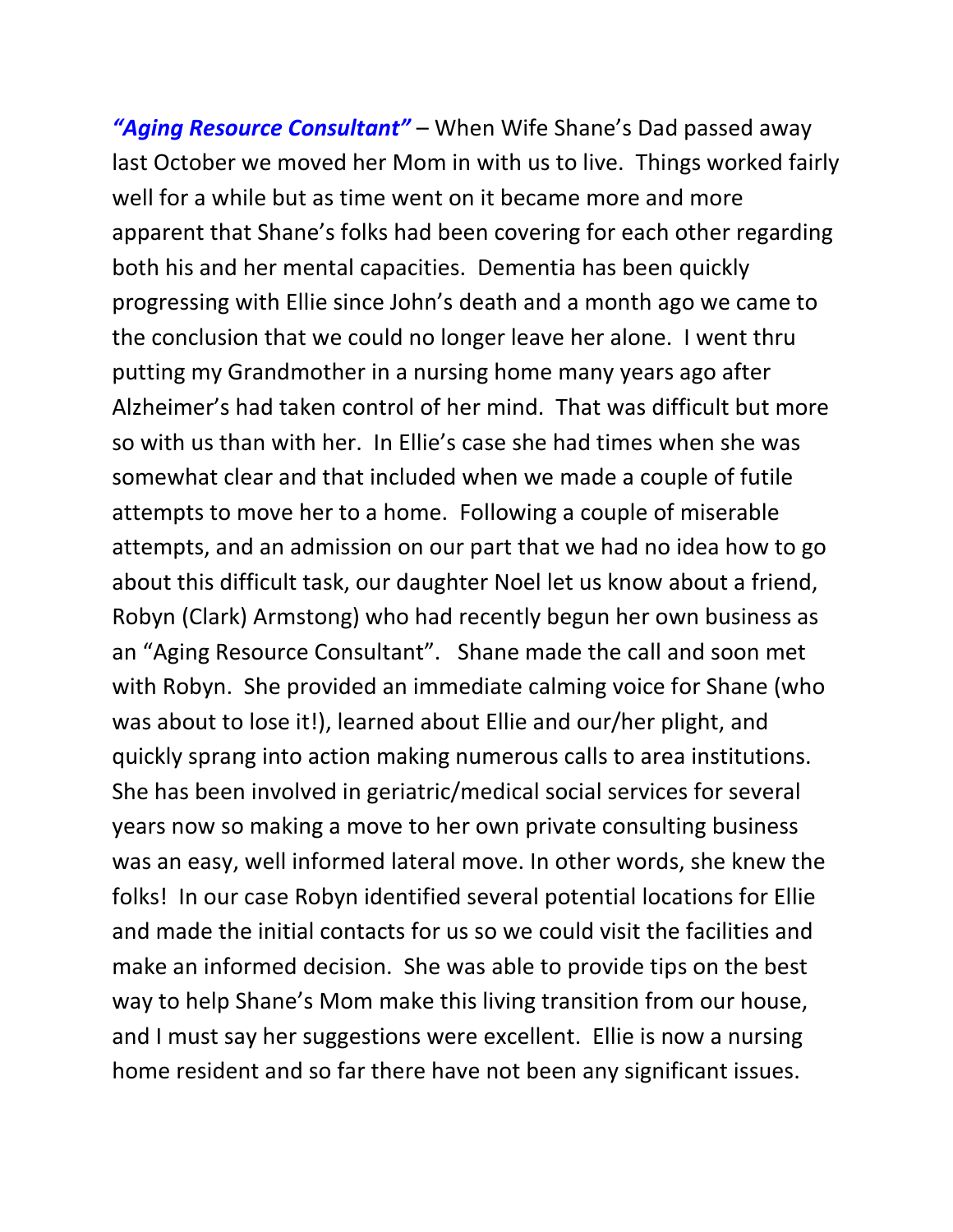Sixteen family members visited her this past Sunday to help celebrate her 90<sup>th</sup> birthday. The afternoon went well and we all enjoyed it.

 Here is the info if your family is looking for help. Robyn Armstrong, MSW, LCSW can be reached at 660-734-0062 or by e-mail at rarmstronglcsw@yahoo.com. Her services include short term and longterm planning, facilitation of family meetings to address needs and concerns, advance care planning, information/referral for community resources, nutrition /meal support, transportation needs, legal & financial needs, mental or behavioral health needs, family caregiver respite/relief, and other services such as safety evaluation and mental status assessments.

 We were sure glad daughter Noel knew about this wonderful local service and sure felt strongly that following our successful consult with Robyn we would help get the word out that professional help is available locally to others who are in a similar family situation.

**Birthdays** – March  $7<sup>th</sup>$ , Gussie King (1 year old), Mar. 16<sup>th</sup>, Steve Haag, Julie Wright, Marshall Smith, Doris Dodd, Lavonee Newlin, James Taylor, Mar. 17<sup>th</sup>, Kristen Dowell, Mar. 18<sup>th</sup>, Carson Techau, Bob Johnson, Brooke Standley, Jonathan Black, Gerald Schreiner, Brittanie Magnuson, Mar. 19<sup>th</sup>, Phillip Hamilton, Malissa O'Dell, Alysa Malloy, Mar. 20<sup>th</sup>, Robert Allen, Burnie Hicks, Mar. 21<sup>st</sup>, Ally Tschannen, Zach Olinger, Terry Tarpening, Mar. 22<sup>nd</sup>, Eli Allen, Doris Dennis, Diane Wohlgemuth, Mar. 23<sup>rd</sup>, Robin Rollison Williams, Jacob Heckman, Ashley Scott, Mar. 24<sup>th</sup>, Amanda Alexander, Hans Roensch, Bill Shouse, Ian Thudium, Becky Cleveland, Slade Emery Collier, Tammy Rhoades, Mar. 25<sup>th</sup>, Trish Collins, Emily Littrell, Savannah Neal, Matt Bara, Patricia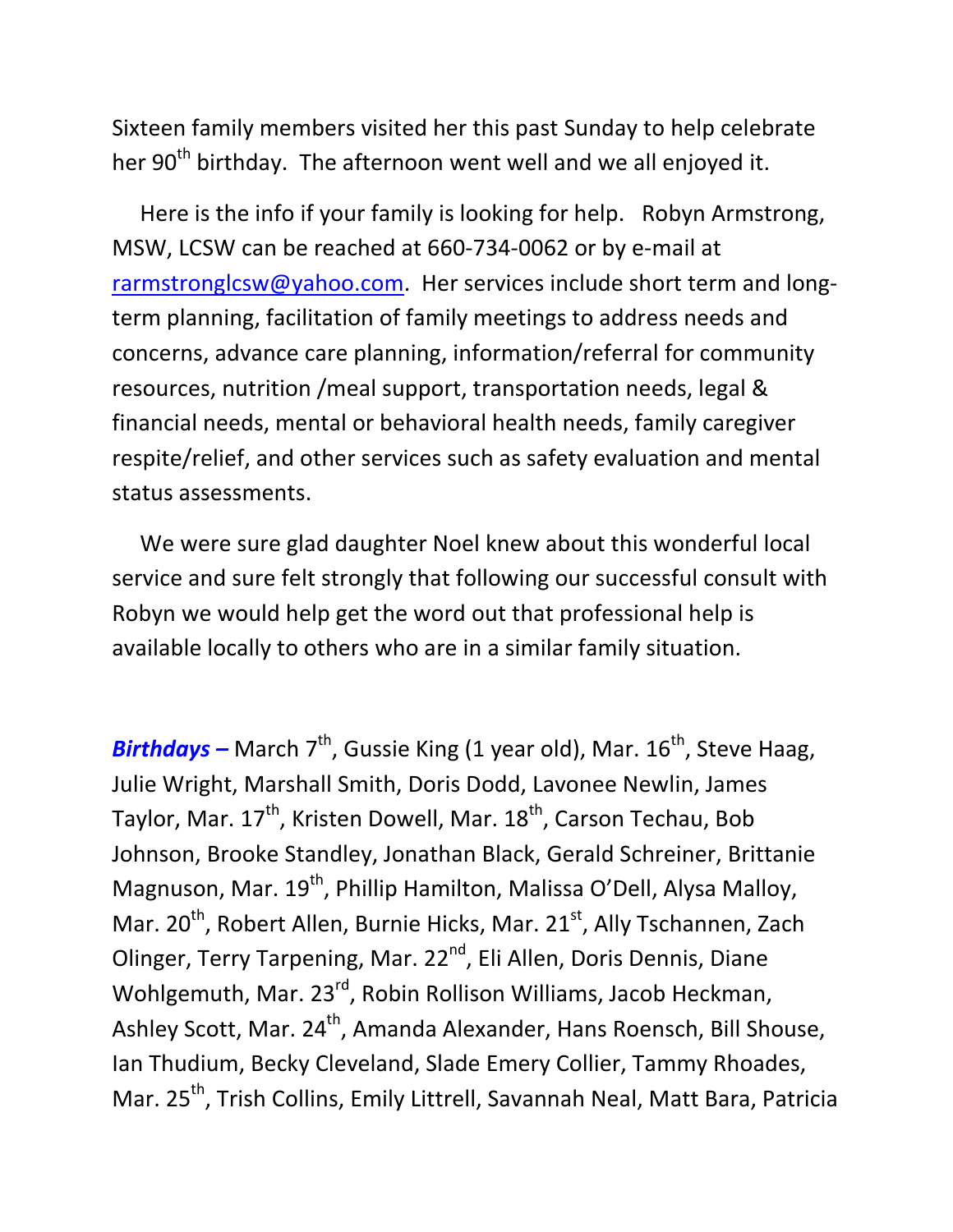Collins, Mar. 26<sup>th</sup>, David Harmon, Ellie Remol (my Mother in Law), Mar.  $27<sup>th</sup>$ , Linda Collins, Chad Shiflett, Mar.  $28<sup>th</sup>$ , Mildred Bailey, Carrie Henry, Derrick Potter, Rex Tounzen, David Forst, Carrie Ratliff, Mar. 29<sup>th</sup>, Erin Hannick, Renee McKenzie, Michelle Sutch, Deborah Bowen, Flynn Hayden, Mar. 30<sup>th</sup>, Brooks Baker, Rick Darby, Jerry Enyeart, Mar.  $31^{\rm st}$ , Joe Smith, Kimberly Greinke, Kenny Mayberry, Dee White, Apr.  $1^{\rm st}$ , Elizabeth Bloss, Geneva Boley, Margie Pitts, Jamie Hartman, Matt Guilford, Shayne Lumsden, Apr. 2<sup>nd</sup>, Margaret Smith, Jennifer Thompson, Brett Kunkel, Andrew Walters, Kaitlyn Garr, Jordan Bailey, Larry Stauffer, Apr. 3<sup>rd</sup>, Mary Ann (Bussard) Potter, Emily Botts, Bryan Copple, Reva DeMarco, Marguerite Johnson, Zach Buckallew, Kristi Varner, Lori Kennedy, Melissa Cole, Jeff Purcell, Apr. 4<sup>th</sup>, Avery Phillips, Ty Golden, Charlotte Jones, Danielle Gann, Marcia Cunningham, Daniel Muck, Matthew Hebert, Marty Foreman, Blynda Carter, Apr. 5<sup>th</sup>, Don Almond, Willow Watson, Rhett Wilkerson, Julie Walker, Stephanie Epperson, Ryan Woody, Apr. 6<sup>th</sup>, Gerry Bloss, Tammy Kaufman, Drenda Neptune, Dennis Paalhar, David Paalhar, Chance Mosbacher, Ciera Epperson, Polly Arnold, Derek Scates, Apr. 7<sup>th</sup>, Kerri Cowan, Brenda George, Bill Morris, Sherry Witte Enyeart, Roger Hulett, Sue Ewing, Robert Smith, Matthew Hoyt, Steve Roberts, Rodney Butterfield, Apr. 8<sup>th</sup>, Caren Stahl, Tracy Douglas, Debbie Morris, Jessica Diel, Josh Newman, Matthew Newman, Teresa Woody, Apr. 9<sup>th</sup>, Larry Carmical, Russ Falconer, Stacie Wild, Beth Greene, Kevin Martin, Pat Johnson, Larry McCollum, Apr. 10<sup>th</sup>, Geneva Butler, John Allen Moore, Darin Bodine, Judy Redman, Dillon Devoy, Dennis Huffman, Vickie Stanley, Apr.  $11^{th}$ , Leslie Thudium Hane, Miranda Maddox, Mike Hueffmeier, Angeli Carter, Jason Epperson, Ethan Hayes, Apr. 12<sup>th</sup>, Tricia Kauzlarich, Neal Roberts, Aiden Smith, Kevin Witte, Sherry Hartman, Pat Holtman,